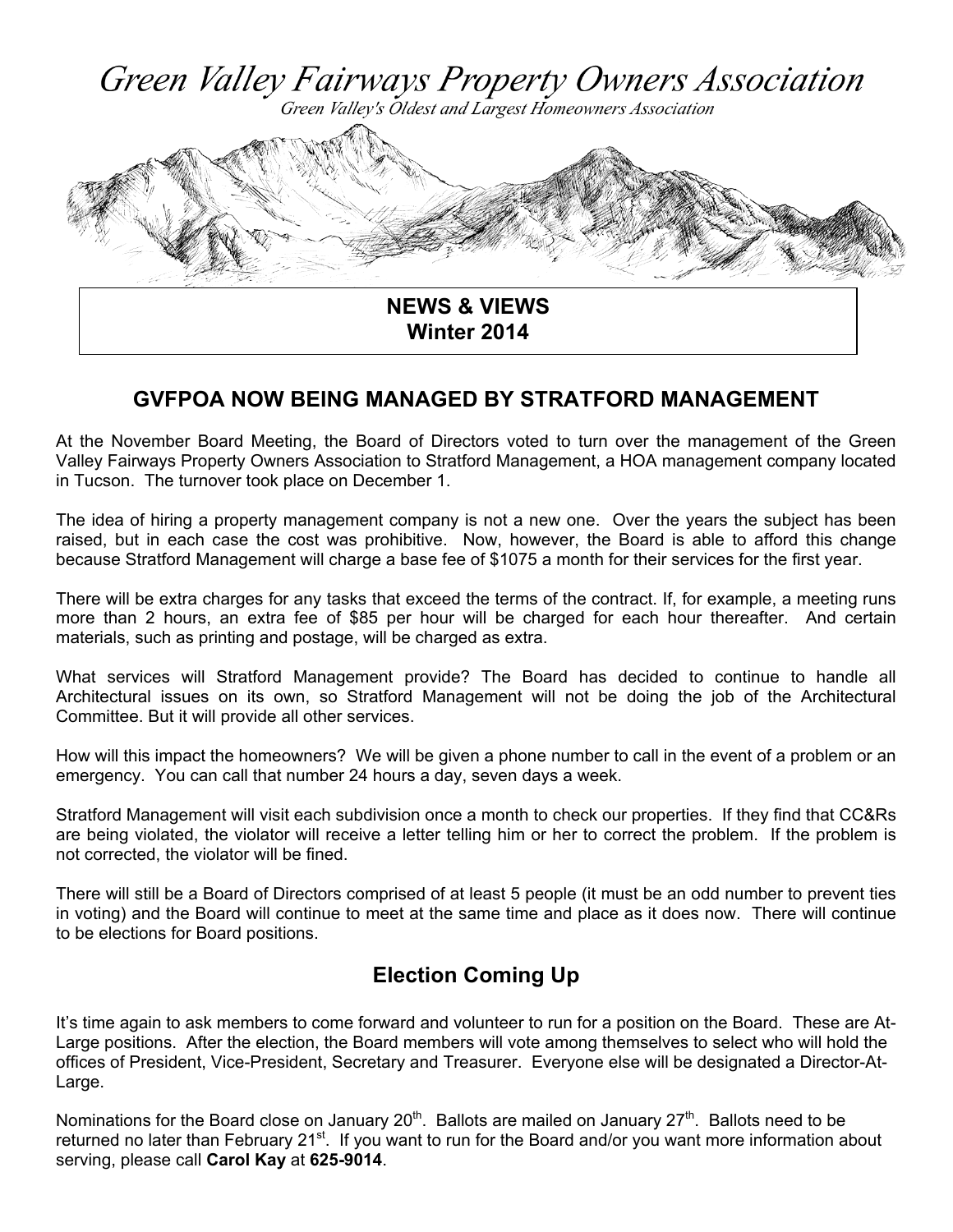### The Annual meeting will be held on February 27<sup>th</sup> at the East Center from 1:00 to 3:00.

# **Are Dues Going Up?**

Dues are going up in 2015 by \$6.00 in large part to pay the legal costs the Association is now incurring. We are in the process of taking several members to court for failing to correct violations.

Also, the attorney is updating our Articles of Incorporation, the By-Laws, and the CC&Rs. Even though it seems like only yesterday that we updated our CC&Rs, several amendments have been voted on (and passed) to change this document. Also there are new Arizona Statutes and Pima County Ordinances that need to be included.

# **BITS & PIECES**

- Please remember that you need to put your house number on the back of your property. This makes it easier for emergency or utility vehicles to find your house in the event that they need to access your property from the back.
- Remember to check your pole lamps to make sure they are still glowing brightly, especially at this time of year. Many people prefer to walk before the sun is up, and now that it gets dark earlier in the evening and stays dark later in the morning, it is very important as a safety measure to have those pole lamps lit.
- A Board Member who monitors crime reports from the sheriff's office says that crime appears to be down in the Fairways subdivisions. There have been a couple of recent break-ins, although, frighteningly, one was not even a break in, just a walk-in. The thief walked into a house through an unlocked door to take what he wanted. Be sure you always lock your doors, even when you are at home.

The other break-in occurred because the out-of-town owners had no one checking their house – not a neighbor, not a friend, not even SAV. Please ask friends and neighbors and SAV to help keep an eye on your home when you are gone. Everyone needs to be vigilant.

The reason the number of crimes appears to be diminishing may be because more and more people in the Fairways have become proactive about reporting suspicious activity such as strangers driving slowly through the neighborhood, especially people in trucks or vans who may want you to think they are looking for a customer but who are actually looking for empty homes to break into. Again, be vigilant!

 The Board is happy to welcome a new Board Member. **Ruth Tamminga** (atlarge1@gvfairways.com) will serve out the position that was held by **Earl Pennington**. Welcome aboard, Ruth.

### **IMPORTANT PROPERTY OWNERS' RESPONSIBILITIES**  By **Susan Ford**

#### l. Property Appearance

The current Deed Adherence Committee's goal is to survey the three Fairways front and back on a monthly basis. This will allow problems to be found and corrected promptly throughout the year.

After conducting the surveys, form letters are sent to the owner of record at the cited addresses indicating a specific problem needing correction. The letter also gives a time frame for correcting the issue before any fines are levied.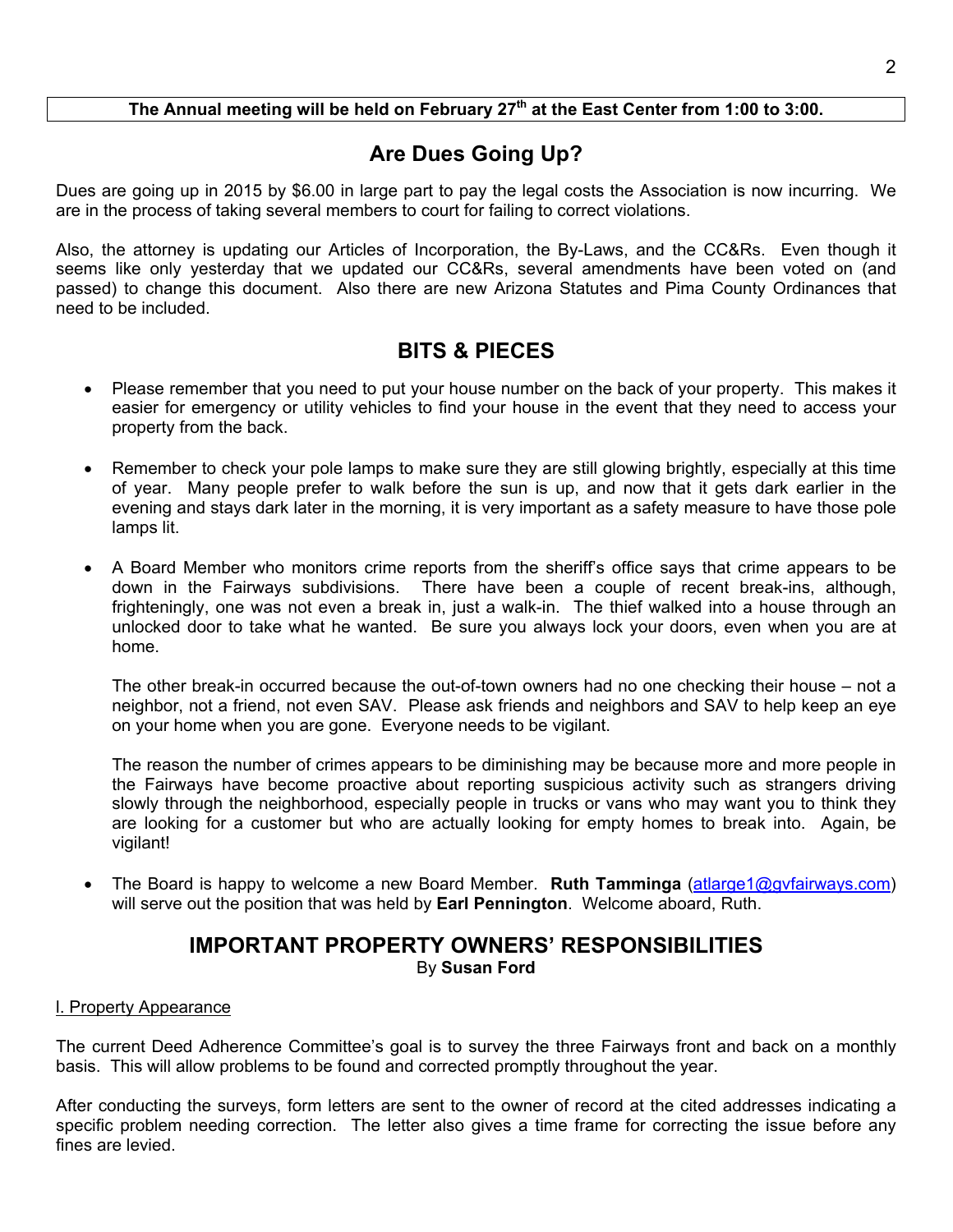It is important for part-time (seasonal) residents to remember that they bear a year-round responsibility for the appearance of their home, yard and alley way. Waiting until "the rains stop" to perform weed abatement is discourteous to your neighbors who live in the Fairways year-round. Furthermore, allowing weeds to grow and form seeds, ultimately leads to greater difficulty in weed removal because the wind-borne seeds spread rapidly. Pre-emergent weed control products such as "Amaze" usually are spread 1 – 2 times per year. This product is granular and needs to be watered in. It prevents weeds from germinating, effectively reducing weed problems.

#### ll. Rental of Your Property

Homeowners who rent their properties have several important duties as regards deed adherence.

- Provide a copy of the CC&Rs to renters. Urge them to read and obey.
- Check to be sure your prospective renters meet the age requirements.
- Remember that you may not rent individual rooms within a house. You may only rent the house as a whole unit.
- Remember that children under the age of 18 may not stay in the Fairways beyond 30 days.
- Should your property be found in violation of the CC&Rs while renters reside in the home, any corrections/fines will be ultimately your responsibility.

# **DO YOU NEED SOMEONE TO SPRAY YOUR YARD?**

The Board of Directors was approached by Weedbusters, a company in Tucson that sprays yards to get rid of and prevent the growth of weeds. The Board is providing information about the company and the services it provides, along with a clip-out coupon, for any of you who are interested in hiring this company to spray your yards. However, you are not required to go with this company. If you prefer, you can contact other companies that offer weed spraying services for their estimates or talk to your landscaper to see if he offers this service and what he charges.

Here's what Weedbusters has to say about itself:

"**Weedbusters** is a licensed and insured LLC. We offer various warranties based on the specific job. With over 30 years of experience, owner/operator Fred Harvey has mastered the art of creating the proper combination of herbicides killing the targeted weeds without harming ornamental vegetation.

"We all know that weeds thrive in Phoenix, Tucson and Southern Arizona. Not only can they be unsightly, but the weeds can deprive your gardens, and other ornamental plants of water and nutrients they require. Weedbusters can prevent the growth of weeds with our Pre-Emergent application. Our Pre-Emergent weed application kills the weed in its germination stage, without harming your desired plants and trees. It is easier and more cost effective to *'KILL THE WEED WHILE it's a SEED.'* Existing weeds are killed through application of Post-Emergent herbicides, which are sprayed directly onto the unwanted weeds, thus killing the weed to the root."

**Disclaimer:** GVFPOA neither approves nor disapproves of this business.



It is time to order your pre-emergent application(s) for weed control at your home in The Green Valley Fairways for 2015. It is recommended that pre-emergent herbicide be applied every 6 months for optimal weed control.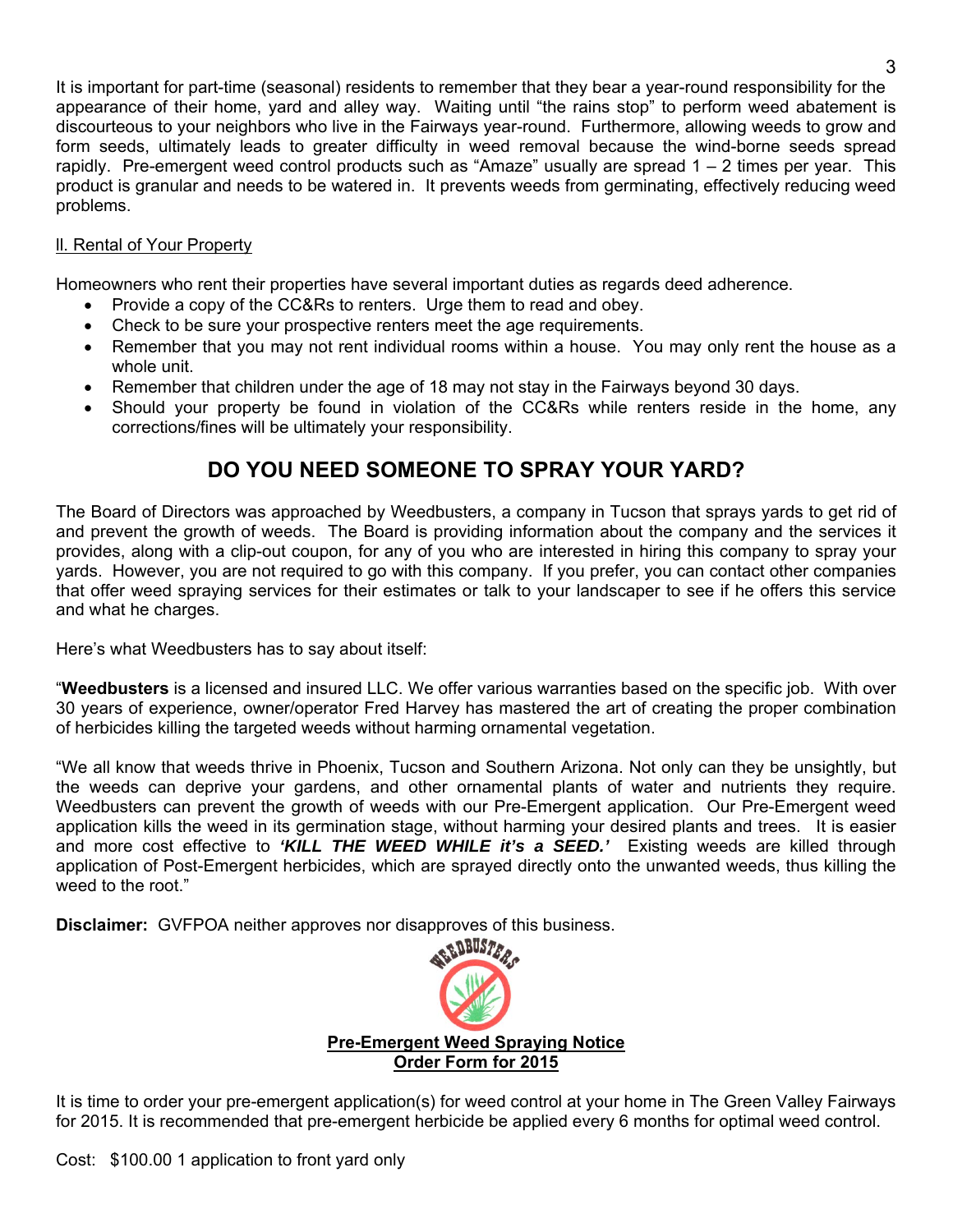#### \$40.00 Backyard (when treated with front yard)

\$10.00 Alley (when treated with front yard)

\*If 2 treatments are ordered for 2015, there will be a total discount of \$20.00.

If one application is ordered, we cannot be responsible for weed growth outside of six months following the application.

Order Form and Checks due: **December 31, 2014** Note: Payments sent **after December 31, 2014** will need to include an extra \$10 late fee.

| Make Checks payable to:     | Weedbusters, LLC                    |
|-----------------------------|-------------------------------------|
|                             | P.O. Box 5611                       |
|                             | Tucson, AZ 85703-0611               |
| <b>Contact Information:</b> | 520-881-3095 www.weedbustersllc.com |

**Clip on the dotted lines and mail this order form along with your check to the address above.** 

| Please complete the following:<br>Choose your treatment plan:                                                                                                                                                                        |                                            |  |
|--------------------------------------------------------------------------------------------------------------------------------------------------------------------------------------------------------------------------------------|--------------------------------------------|--|
| □ 2 Front yard Applications \$180                                                                                                                                                                                                    | $\Box$ 1 Front yard Application \$100      |  |
| $\Box$ 2 Front yard and Alley Applications \$200                                                                                                                                                                                     | □ 1 Front yard and Alley Application \$110 |  |
| □ 2 Front/Backyard/Alley Applications \$280                                                                                                                                                                                          | □ 1 Front/Backyard/Alley Application \$150 |  |
|                                                                                                                                                                                                                                      | Phone # _____________________              |  |
| Green Valley Address <b>Contract Contract Contract Contract Contract Contract Contract Contract Contract Contract Contract Contract Contract Contract Contract Contract Contract Contract Contract Contract Contract Contract Co</b> |                                            |  |
| Fairways I Fairways II                                                                                                                                                                                                               | Fairways III___________                    |  |
|                                                                                                                                                                                                                                      |                                            |  |
|                                                                                                                                                                                                                                      |                                            |  |
|                                                                                                                                                                                                                                      |                                            |  |
|                                                                                                                                                                                                                                      |                                            |  |

## **GREEN VALLEY FIRE DISTRICT TO OFFER SMOKE ALARMS** By **Chuck Hill**

Smoke alarms in homes save lives! The majority of fatal home fires are homes where there are no alarms, they are not functional, or the batteries have been removed.

In past years the Green Valley Fire District has had successful programs of installing up-to-date smoke alarms in the Villas, Pueblo Estates, and most recently in the Green Valley Townhouses and the Del Norte neighborhood to the north. The Fire District is pleased that they received an additional grant to provide for the installation of smoke alarms in the Green Valley Fairways. They will

concentrate with the original Green Valley homes in Fairways 1 and hope that the program can extend to the other Fairways units in the future. **Alarms will be provided and installed at no cost to you.** 

The model to be installed is a newer version smoke alarm that is equipped with a non-replaceable ten-year lithium battery. These have been tested by the Underwriters Laboratory to assure that the ten year lifetime is valid. The advantage to you: no need to annually replace your batteries at a significant cost savings!

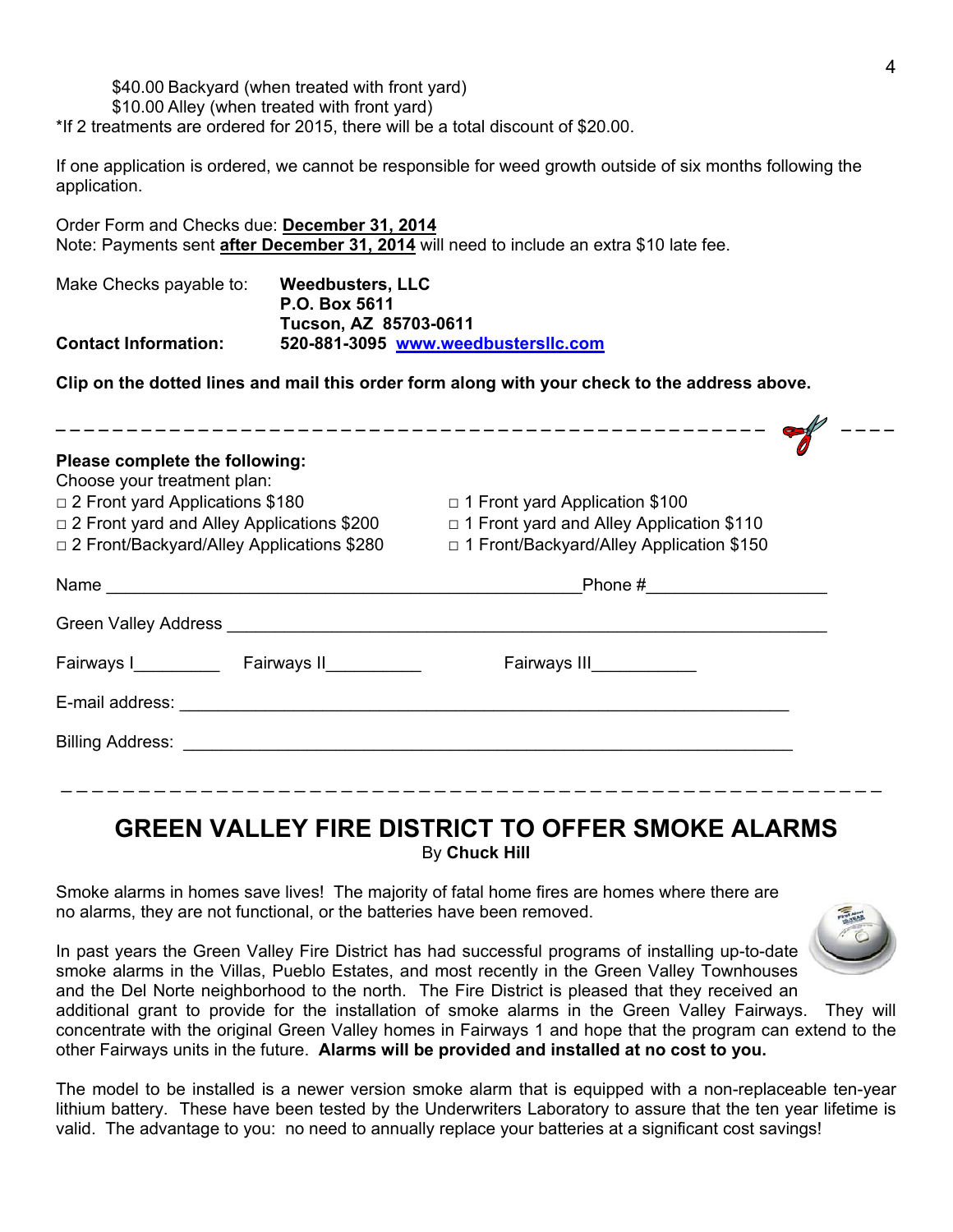You will hear more about this in the near future. Tentative plans are to implement the program in the February-March time frame.

How do I know all this? We have a home in Fairways II and I am an active member of the Fire District Fire Corps (the auxiliary organization for the District).....and we are always looking for new members. Interested? Contact me (**Chuck Hill**) at 829-7693 or **Bob Cain** at 393-0695.

#### **FROM THE EDITOR'S DESK**  By **Janet Lorimer**

This is the last issue of the *Green Valley Fairways News & Views* that I will write and edit. Stratford Management will now write, publish, and mail out our newsletter.

Those of you who know me know that my heart lies in writing fiction. So it is time to retire from the newsletter biz and turn my attention back to what I love writing most of all – short stories and novels, mostly novels. And by the way, if you read on an electronic device, you might want to check out *Deadly Illusions* by Janet Lorimer on Amazon in the Kindle store. Just sayin'.

But back to the newsletter! It's been an interesting ride, putting it together. I want to thank the many of you who called or emailed me to compliment my work. I truly appreciate your kindness. And to those of you who didn't much like some of what I had to say … well, I can't please everyone. But there were certainly more compliments than complaints and for that I am grateful.

#### **GREEN VALLEY FAIRWAYS PROPERTY OWNERS ASSOCIATION**

P.O. Box 28, Green Valley, AZ 85622. Website: www.gvfairways.com

#### **GVFPOA BOARD OF DIRECTORS, 2014**

- **Bob Stenz, President:** president@gvfairways.com (term expires in 2015)
- **Duane Lewis, Vice President:** vicepresident@gvfairways.com (term expires in 2016)
- **Carol Kay, Secretary:** secretary@gvfairways.com (term expires in 2017)
- **Patty Stenz, Treasurer:** treasurer@gvfairways.com (term expires in 2016)
- **Susan Ford, Director-at-Large:** atlarge3@gvfairways.com (term expires in 2015)
- **Bob Cain, Director-at-Large:** atlarge5@gvfairways.com (term expires in 2017)
- **Sue Jones, Director-at-Large:** atlarge2@gvfairways.com 603-5451 (term expires in 2015)
- **Ronda Lewis, Director-at-Large:** atlarge4@gvfairways.com (term expires in 2017)
- **Ruth Tamminga, Director-at-Large**: atlarge1@gvfairways.com (term expire in 2016)

**Non-board member volunteers for the Architectural Committee:** 

- **Linda Papworth**
- **Ann Kohl**

**The Architectural Committee:** 

- **Ronda Lewis, Chairperson:** arch@gvfairways.com
- **Fairways 1 Representative: Ann Kohl,** fw1representative@gvfairways.com
- **Fairways 2 Representative: Bob Cain,** fw2representative@gvfairways.com
- **Fairways 3 Representative: Linda Papworth,** fw3representative@gvfairways.com

**WHERE TO GET ARCHITECTURAL FORMS**: Go to the website and download them or send an email or snail mail request to the GVFPOA post office box.

### **MEETING PLACE, DATES, AND TIMES FOR MONTHLY BOARD MEETINGS**

 Monthly Board meetings will now be held at **the Green Valley Library, 601 N. La Canada**. Homeowners in the Green Valley Fairways are encouraged to attend the Board meetings.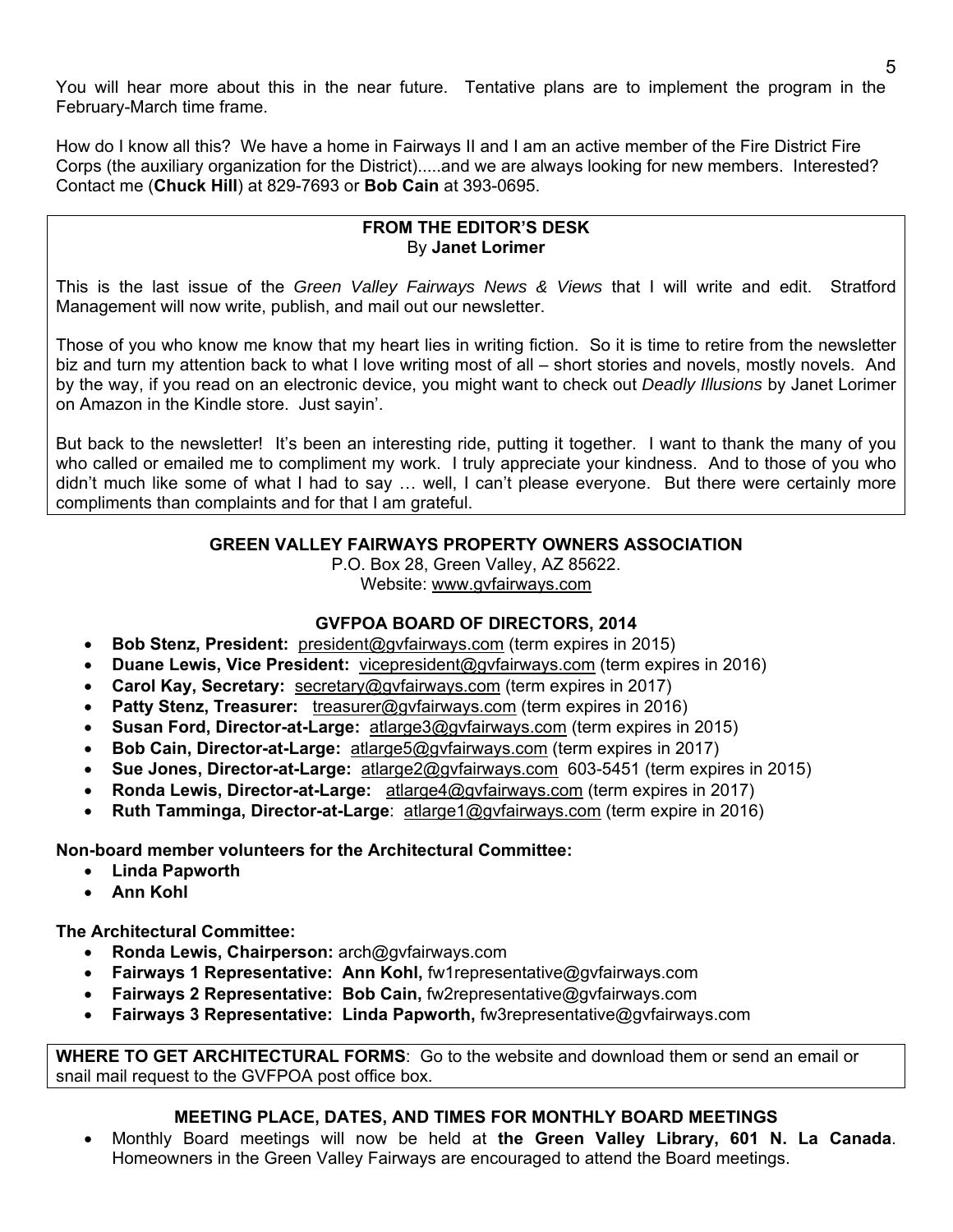- Meetings dates and times remain the same -- from **2:30 to 4:00** on **the 3rd Monday** of the month.
- **No Board meetings in June, July, and August.** Most Board members are available year around by email.

# **FAIRWAYS REAL ESTATE REPORT**



Currently on the market: 21 homes priced from \$83,500- \$185,000. There are 5 Active Contingent (under contract) homes, price range \$84,000- \$139,900. Closed (Sold) since the first of the year: 30 homes priced from \$72,000- \$150,000.

This information was obtained from the Green Valley and Tucson Multiple Listing Services and is deemed reliable but not guaranteed. Remember to "Shop Local" and have a Happy Holiday Season.

Respectfully Submitted,

**Sue Jones**, Associate Broker Copper View Realty

(**Disclaimer:** GVFPOA neither approves nor disapproves of these businesses.)





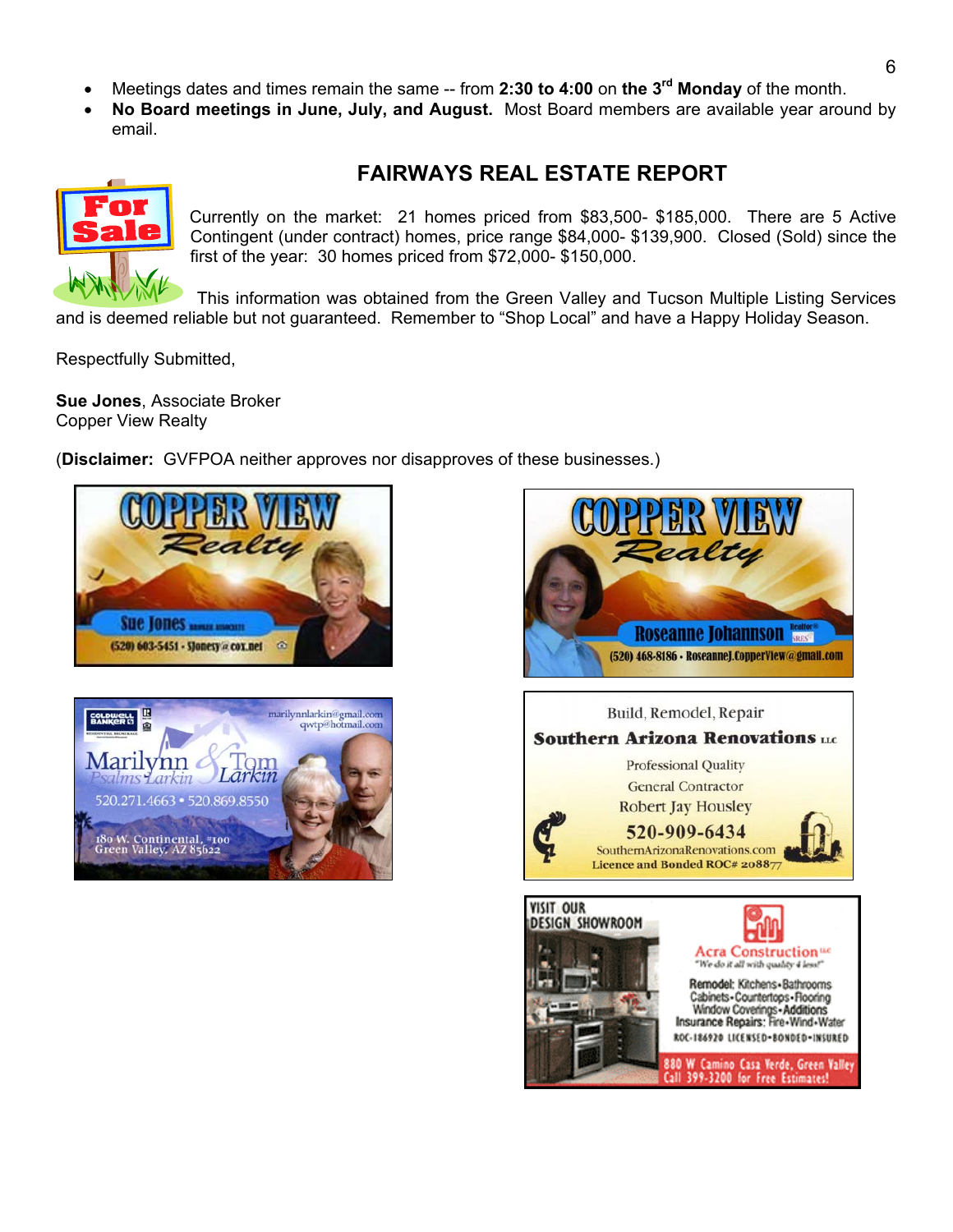- 1. If your sink, tub, or shower drains back up on a regular basis, you might want to invest in a gadget called a Zip-It. The Zip-It is a thin piece of plastic with little barbs that you snake down a drain to remove clogs, especially hair clogs. The Zip-It only costs a few dollars. You can find this helpful tool at any hardware store or big box store that handles hardware. It's a very good investment and could save you lots of money.
- 2. There are many items you should not flush down a toilet. Anything that isn't toilet paper probably should not be flushed, including those supposedly flushable wipes. Kleenex, dental floss, cotton balls, and cigarette butts can wreak havoc on your plumbing. And so can those wipes! Here in Green Valley, homeowners flushing wipes down the toilet help keep plumbers in business.



3. When you call a plumber for an estimate, be sure it is an estimate you're asking for. If you call to ask how much it might cost to replace your water heater or install a new toilet, those calls fall in the estimate category. If you call the plumber to have him figure out a plumbing problem (i.e. "My water heater is making funny noises. What do you think is causing that?") over the phone, that's a diagnosis. Identifying a problem and determining what it will take to fix it can take time, and usually the plumber will want to come to your house to

see for himself. So don't be surprised when he tells you up front that he will charge for that.

4. Garbage disposals are sometimes referred to as a plumber's friend because of what people put down them and what it takes to unclog them. These are garbage disposals, people. They are made of pipes and metal. You can't push all the

Thanksgiving leftovers down the garbage disposal at one time and expect a miracle. Take it little by little and be sure to run lots and lots of water to flush everything down. Oh, and one more thing! Try to avoid putting down potato peelings, banana skins, anything with layers (like onions), even meat and, depending on what your sewer pipe is made of, egg shells. Here in the Fairways, a lot of pipes are old



and pitted and egg shells can get into the pits and eventually clog the pipe. Most of all be sure you know what your garbage disposal is capable of disposing.

5. Plumbers have bills to pay and (sometimes) families to feed. In other words, please don't call the plumber and ask him or her to talk you through the steps to repair or replace something in your home. Be prepared to hire and pay the plumber just as you

would hire an electrician or house painter.

- 6. When you call a plumber to repair something under the kitchen or bathroom sink, please remove all the stuff under the sink before he or she arrives. The plumber wants to get right to work, not spend time removing a ton of plastic bags, those empty coffee cans you're saving, and all your cleaning supplies!
- 7. And last but not least, don't be shy! If you know that someone in the house accidentally flushed some disposable underwear down the toilet, tell the plumber. You'll save him a lot of time and trouble trying to figure out what is causing the clog. And you can be sure that nothing you say will shock or surprise him. He's seen (and smelled) it all!